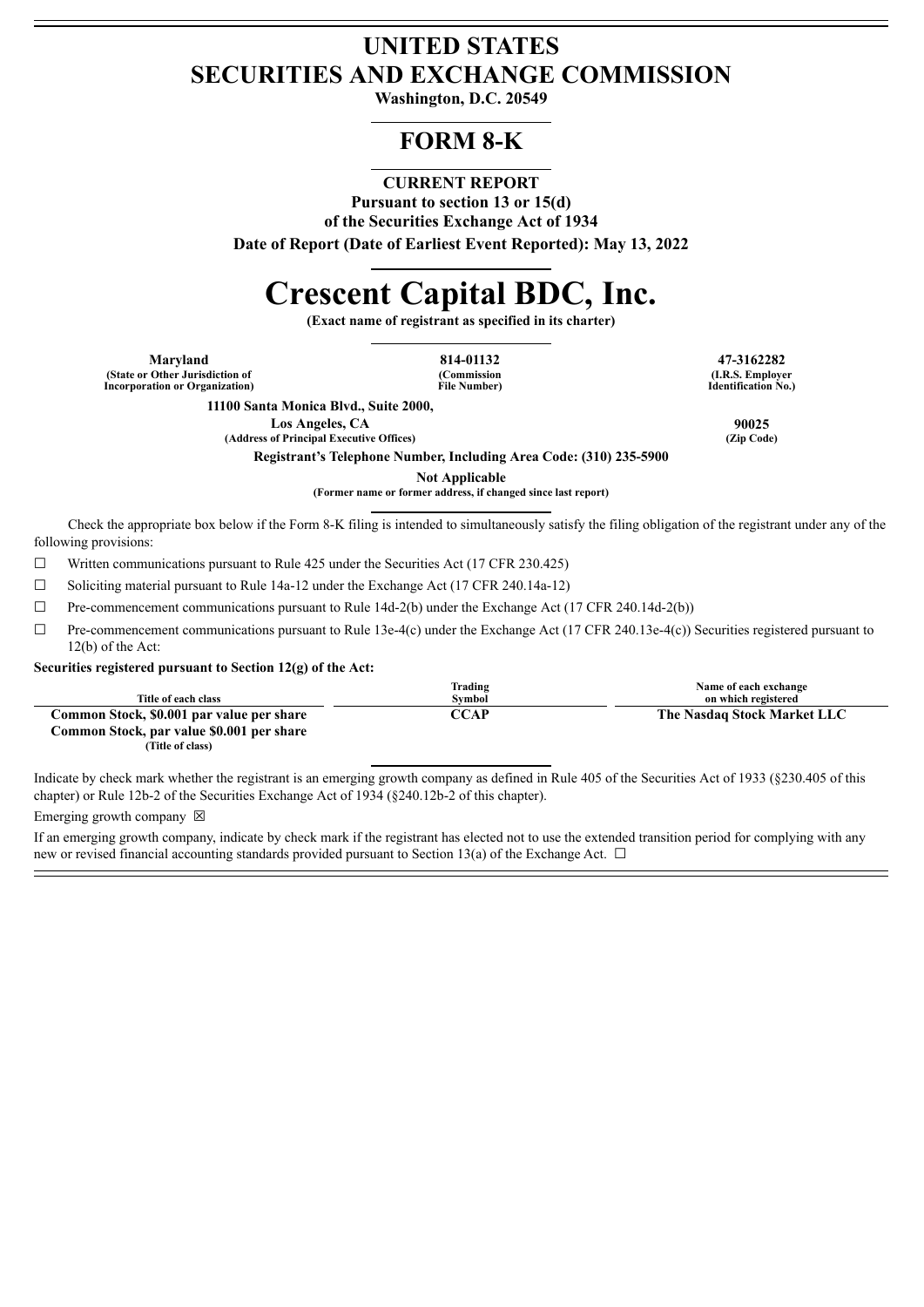#### **Item 5.07. Submission of Matters to a Vote of Security Holders.**

Set forth below are descriptions of the matters voted on at the 2022 Annual Meeting of Stockholders (the "Annual Meeting") of Crescent Capital BDC, Inc. (the "Company"), held on Friday, May 13, 2022, and the final results of such voting:

#### **Proposal 1 – Election of Class I Directors.**

The following individuals, constituting all of the Class I nominees named in the Company's Proxy Statement relating to the Annual Meeting, as filed with the Securities and Exchange Commission on March 29, 2022 (the "Proxy Statement"), were elected as Class I Directors of the Company. Kathleen S. Briscoe and George G. Strong, Jr. were elected as Class I Directors of the Company to serve for a three-year term expiring at the 2025 annual meeting of stockholders or until their respective successor is duly elected and qualified. The following votes were taken in connection with the proposal:

| Director              | For        | Withheld | <b>Broker Non-Votes</b> |
|-----------------------|------------|----------|-------------------------|
| Kathleen S. Briscoe   | 21.954.400 | 79.053   | 4.894.549               |
| George G. Strong, Jr. | 21,729,985 | 303.468  | 4.894.549               |

#### **Proposal 2 – Election of Class III Director.**

The following individual, constituting the one Class III nominee named in the Company's Proxy Statement relating to the Annual Meeting, was elected as a Class III Director of the Company. Elizabeth Ko was elected as a Class III Director of the Company to serve for a two-year term expiring at the 2024 annual meeting of stockholders or until her respective successor is duly elected and qualified. The following votes were taken in connection with the proposal:

| Director                                | FΟI     | Withhela               | <b>Broker Non-Votes</b>  |
|-----------------------------------------|---------|------------------------|--------------------------|
| --<br>:I1zabeth<br>$\mathcal{L}$<br>N() | 984.959 | 48<br>$\Delta Q$<br>ю. | 894<br>$-10$<br>$\Delta$ |

#### Proposal 3 – Ratify the selection of Ernst & Young LLP ("E&Y") as the Company's independent registered public accounting firm for the fiscal **year ending December 31, 2022.**

Stockholders approved a proposal to authorize Ernst & Young LLP ("E&Y") as the Company's independent registered public accounting firm for the fiscal year ending December 31, 2022. The following votes were taken in connection with the proposal:

| ۲O                                    | eainsi                                                                                                                                                 | `hstaineu          | Broker<br>Non-Votes |
|---------------------------------------|--------------------------------------------------------------------------------------------------------------------------------------------------------|--------------------|---------------------|
| $\sim$ $\sim$<br>oσ<br>. .<br>'n<br>m | $H^{\bullet}$<br>$\sim$<br>--<br><b>Contract Contract Contract Contract Contract Contract Contract Contract Contract Contract Contract Contract Co</b> | $\Omega$<br>$\sim$ |                     |

2